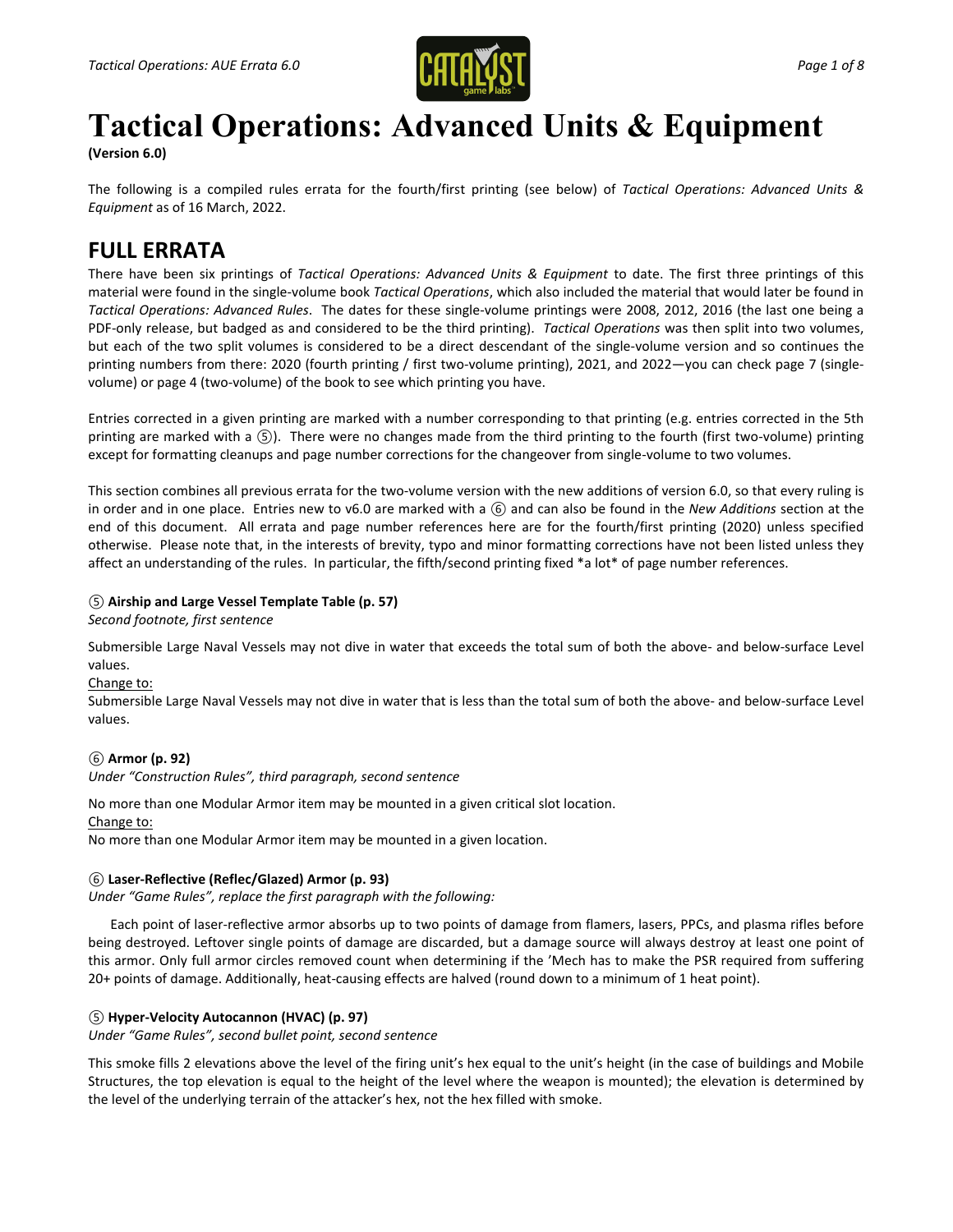

#### Change to:

This smoke starts at the firing unit's current level, taking into account both its height and the underlying terrain (in the case of buildings and Mobile Structures, the current level is the height of the level where the weapon is mounted). It also fills the 2 elevations above that level.

## *⑥* **Artillery Cannons (p. 97)**

*Under "Game Rules", first paragraph, last sentence*

Missed shots by Artillery Cannons scatter per standard Artillery rules (see p. 150, *TO: AR*), but when rolling for scatter distance (from the intended target), divide the die roll result in half (rounding up) to determine the number of hexes the missed shot will scatter.

Change to:

Missed shots by Artillery Cannons scatter per standard Artillery rules (see p. 150, *TO: AR*), but when rolling for scatter distance (from the intended target), divide the MoF result in half (rounding up) to determine the number of hexes the missed shot scatters, to a maximum of the number of hexes between the attacker and intended target.

## *⑥* **Flail (p. 101)**

*Under "Game Rules", first paragraph, first sentence*

The Flail attacks like a hatchet (see p. 146, *TW*), with an additional +1 to-hit modifier to all attacks.

Change to:

A Flail attacks as a Physical Weapon (see p. 146, *TW*) with a +0 to-hit modifier

## *⑥* **Lance (p. 102)**

## *Under "Game Rules", first paragraph, first sentence*

Requiring a direct strike to be effective, the Lance attacks as a hatchet (see p. 146, *TW*) with an additional +1 to-hit modifier, and delivers damage equal to the unit's tonnage divided by 5 (round up).

Change to:

A Lance attacks as a Physical Weapon (see p. 146, *TW*) with a +1 to-hit modifier, and on a successful strike it delivers damage equal to the unit's tonnage divided by 5 (round up).

## *⑥* **Beast-Mounted Infantry (p. 106)**

*Under "Construction Rules", first paragraph, second sentence*

[...] Bonus Damage (the amount of damage points the creature adds when attacking other conventional infantry and vehicles in the same hex) […]

#### Change to:

[…] *Bonus Damage* (the amount of damage points the creature adds when attacking other conventional infantry and vehicles in the same hex; this stacks with any anti-'Mech attack damage) […]

#### *⑥* **Chaff Pod (p. 111)**

1) *Under "Game Rules", first paragraph, third sentence*

This cloud is treated as a hex of light smoke for LOS purposes (see p. 45, *TO: AR*), as well as a 1-hex "bubble" of ECM (see p. 134, *TW*).

Change to:

This cloud is treated as a hex of light smoke for LOS purposes (see p. 45, *TO: AR*), as well as a 1-hex "bubble" of ECM (see p. 134, *TW*: this is not actual ECM and so cannot be negated by ECCM).

2) *Under "Game Rules", at the end of the first paragraph insert the following:*

Both friend and foe are affected.

#### *⑤* **Field Guns (p. 122)**

*Under "Construction Rules", first paragraph, first sentence*

Any vehicular-scale autocannon (including light, standard, Ultra, LB-X, rotary, and ProtoMech), Gauss weapon (excluding heavy and Hyper-Assault types), or Rifle (Cannon, see p. 150) may be used as a Field Gun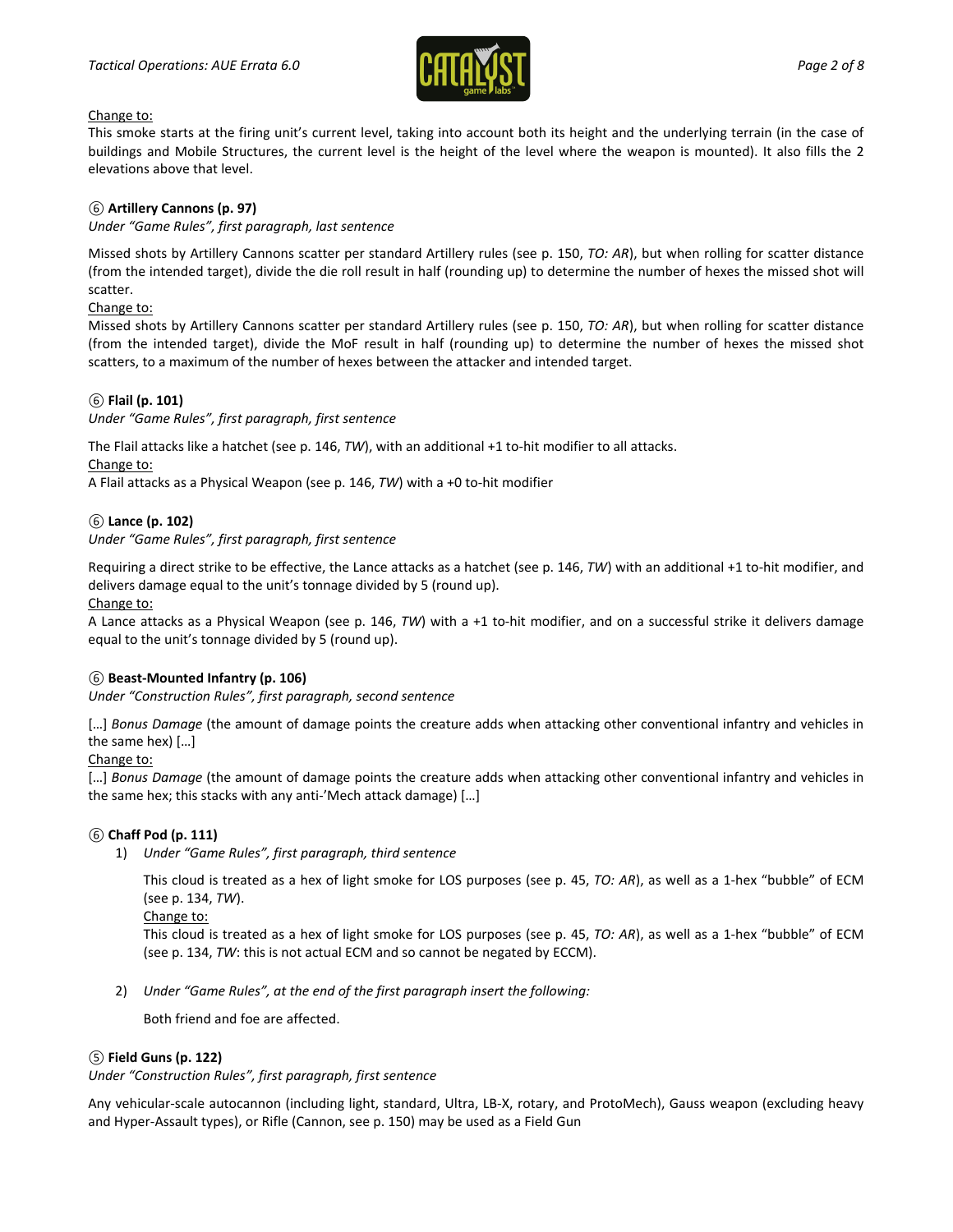

#### Change to:

Any vehicular-scale autocannon (including light, standard, Ultra, LB-X, rotary, HVAC, and ProtoMech), Gauss weapon (excluding heavy and Hyper-Assault types), or Rifle (Cannon, see p. 150) may be used as a Field Gun

## *⑤* **Field Guns (p. 123)**

#### *Under "Game Rules", second paragraph, last sentence*

Ultra and Rotary Autocannon Field Guns are immune to jamming or fire control failure effects, and Gauss-based Field Guns are immune to weapon explosion effects.

#### Change to:

Field Guns are immune to jamming, fire control failure, and ammunition or weapon explosion effects. All autocannons may use special ammunition using the appropriate rules, though the entire platoon must use the same ammo type.

#### *⑤* **Variable Speed Pulse Lasers (p. 133)**

*Under "Game Rules", at the end of the first paragraph insert the following:*

For aerospace combat, use range modifiers of –3 at short range and –1 at medium range.

#### *⑤* **PPC Capacitor (p. 149)**

*Under "Game Rules", second paragraph*

For a unit with Weapon Bays (such as a DropShip), Change to: For aerospace units,

#### *⑥* **Rifle (Cannon) (p. 150)**

*Under "Game Rules", at the end of the paragraph insert the following:*

Damage dealt to light, medium or heavy buildings, or to internal structure, is never reduced in this fashion.

#### *⑤* **Thunderbolt Missile Launcher (p. 158)**

*Under "Construction Rules", replace the entry with the following:*

Thunderbolt launchers can also be installed as OS or I-OS launchers.

#### *⑥* **Turrets (p. 158)**

Under "Construction Rules", replace all instances of "weapons" with "weapons and equipment".

#### *⑥* **Vehicle Sponson Turret (p. 160)**

*Under "Game Rules", first sentence*

Available to ground-based, naval-based and VTOL Combat and Support Vehicles Change to: Available to ground-based, naval-based, VTOL, and WiGE Combat and Support Vehicles

#### *⑥* **VTOL Jet Booster (p. 162)**

Remove all mentions in the Game Rules and Construction Rules about being available to SV / Support Vehicles.

#### *⑥* **Xenoplanetary Condition-Trained Troops (p. 162)**

For the two "Extreme Temperatures" subentries, reverse the placement of the Heatsuit (it should be listed with Hot, not Cold).

*⑥* **Arrow IV Non-Homing Missiles (p. 166)** Delete this entire entry.

#### *⑤* **Cluster Artillery/Arrow Missiles (p. 166)**

Under "Game Rules", delete the second bullet point.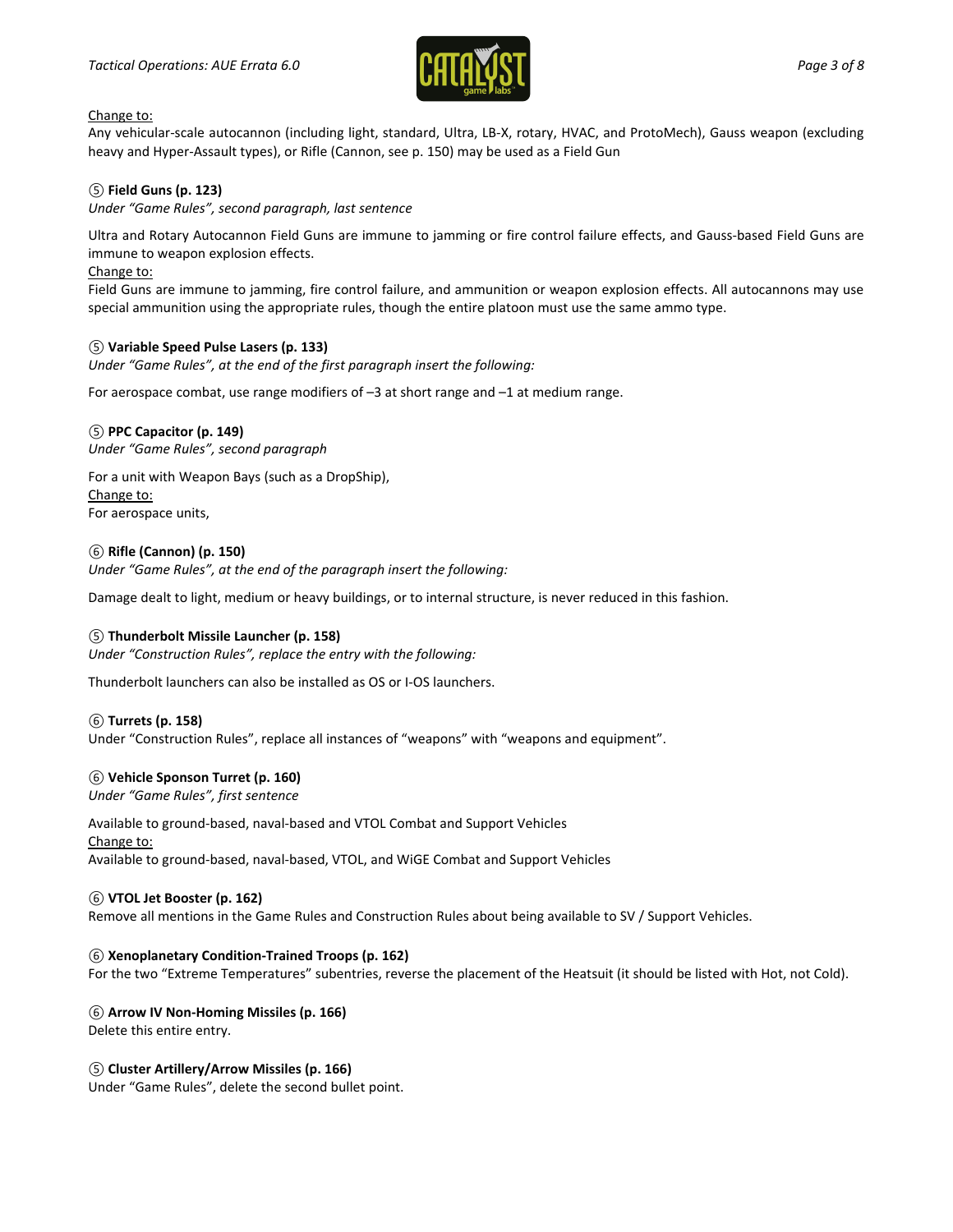

## *⑥* **Flechette Artillery (p. 167)**

*Under "Game Rules", second bullet point, first sentence*

Against Support Vehicles with a BAR of 4 or less,

Change to:

Against Light, Medium or Heavy buildings, internal structure, and Support Vehicles with a BAR of 4 or less,

## *⑥* **Arrow IV Non-Homing Missiles (Air-Launched Version) (p. 171)**

*Under "Game Rules", second sentence*

Air-launched Arrow IV Non-Homing Missiles occupy 5 bomb slots per missile and function in the same manner as their standard launcher-based version (see p. 167),

#### Change to:

Air-launched Arrow IV Non-Homing Missiles occupy 5 bomb slots per missile and function in the same manner as a standard High-Explosive Arrow IV attack,

## *⑥* **Chaff Grenades (VGL) (p. 175)**

*Under "Game Rules", last sentence*

The ECM and smoke effects produced by Chaff Grenades last until the End Phase of the following turn.

#### Change to:

The ECM and smoke effects produced by Chaff Grenades last until the End Phase of the following turn, and affect both friend and foe.

## *⑥* **Smoke Missiles (p. 183)**

*Under "Game Rules", fourth bullet point*

This smoke dissipates in the End Phase of the third turn after the attack.

Change to:

This smoke dissipates in the End Phase, three turns after it was created (e.g. smoke laid on Turn 1 dissipates in the End Phase of Turn 4).

## *⑥* **Inner Sphere Weapons and Equipment BV Table [Addendum] (p. 194)**

- 1) PPC (Heavy) + PPC Capacitor: Add the ‡ footnote marker
- 2) ER PPC + PPC Capacitor: Add the ‡ footnote marker
- 3) HV AC/2, HV AC/5, HV AC/10: Add a new  $^{\circ}$  footnote marker

#### **Inner Sphere Weapons and Equipment BV Table [Addendum] (p. 195)**

- 1) *⑥* Chaff Pod: Add the ‡ footnote marker
- 2) *⑤* Chaff Pod: Under Item BV, after the dagger footnote marker, add K.
- 3) *⑥* M-Pod: Add the ‡ footnote marker
- 4) *⑥* Footnotes: Add a new footnote that reads:

\*The damage used to calculate the item's BV is based on the final damage the item can deal after all possible modifications (such as TSM) are applied.

5) *⑥* Footnotes: Add a new footnote that reads:

**Q HVAC:** Treat weapon as a Gauss weapon with one critical slot for defensive BV purposes.

## *⑤* **Inner Sphere Capital Scale Weapons and Equipment BV Table [Addendum] (p. 196)**

Piranha: Change the Item and Ammo BVs from 670/84 to 589/71.

*⑤* **Clan Capital Scale Weapons and Equipment BV Table [Addendum] (p. 196)**

Piranha: Change the Item and Ammo BVs from 670/84 to 589/71.

*⑥* **Clan Weapons and Equipment BV Table [Addendum] (p. 196)**

Improved Heavy Laser: For all three entries, add new  $N$  and  $\ddagger$  footnote markers.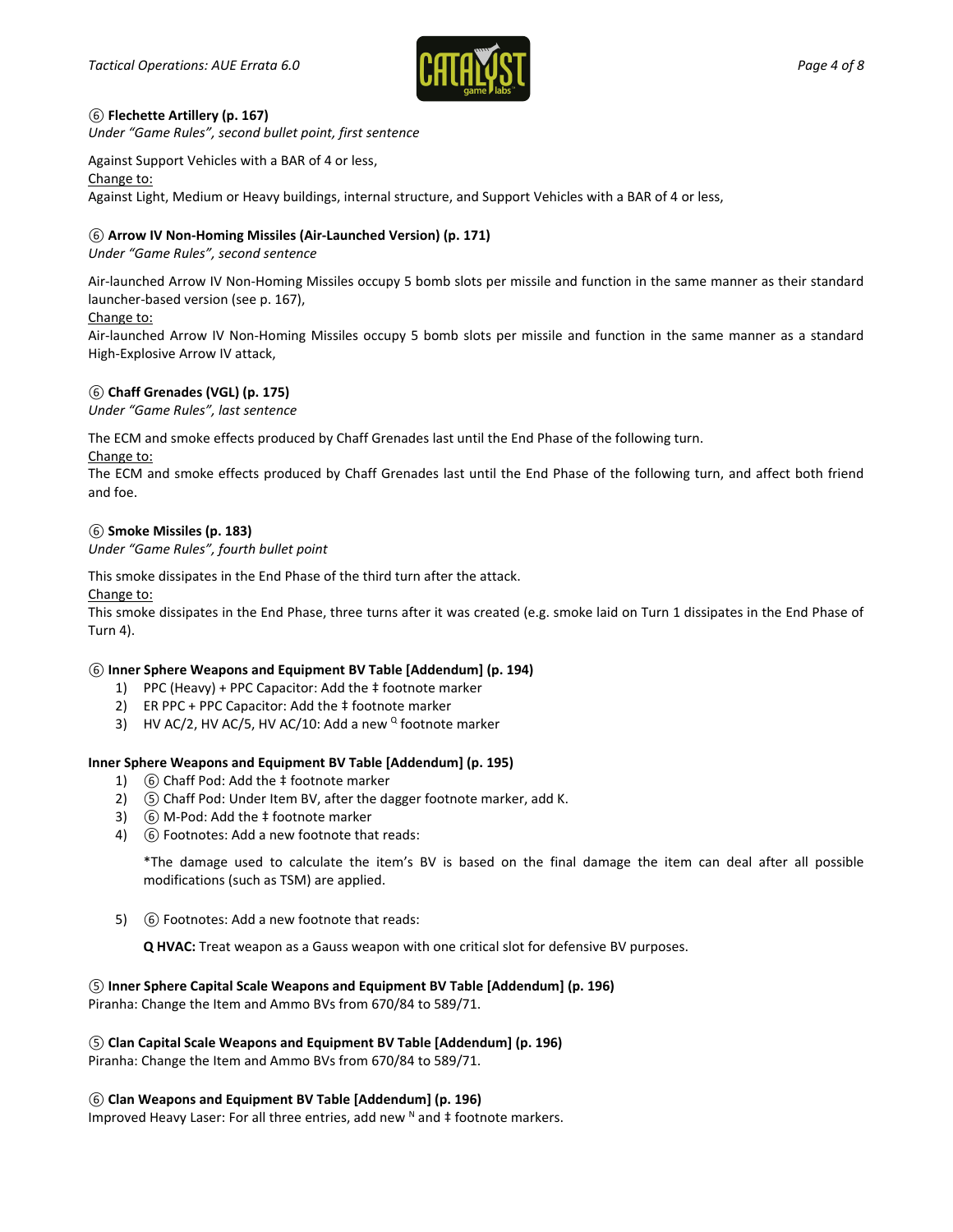

*⑥* **Clan Weapons and Equipment BV Table [Addendum] (cont.) (p. 197)** *Add the following new footnotes:*

‡ Treat as Gauss weapon when calculating defensive battle rating. **N Explodes:** Component explodes when damaged.

#### *⑥* **Heavy Weapons and Equipment (p. 216)**

BattleMech Melee Weapons, Claws: Change the To-Hit Modifier from 0 to +1.

#### *⑥* **Battle Armor Construction Data (p. 225)**

Change the "WT (kg)" header to "WT (Tons)"

## *⑥* **Heavy Weapons Ammunition Construction Data (p. 226)**

*Change the footnotes to read:*

\*Values as per standard weapon.

\*\*See rules for this equipment in the *Advanced Weapons And Equipment* section, starting on p. 86.

**©2022 The Topps Company Inc. All Rights Reserved.**

**Classic BattleTech, BattleTech, BattleMech, 'Mech, and MechWarrior are registered trademarks and/or trademarks of The Topps Company Inc. in the United States and/or other countries.**

**Catalyst Game Labs and the Catalyst Game Labs logo are trademarks of InMediaRes Productions, LLC.**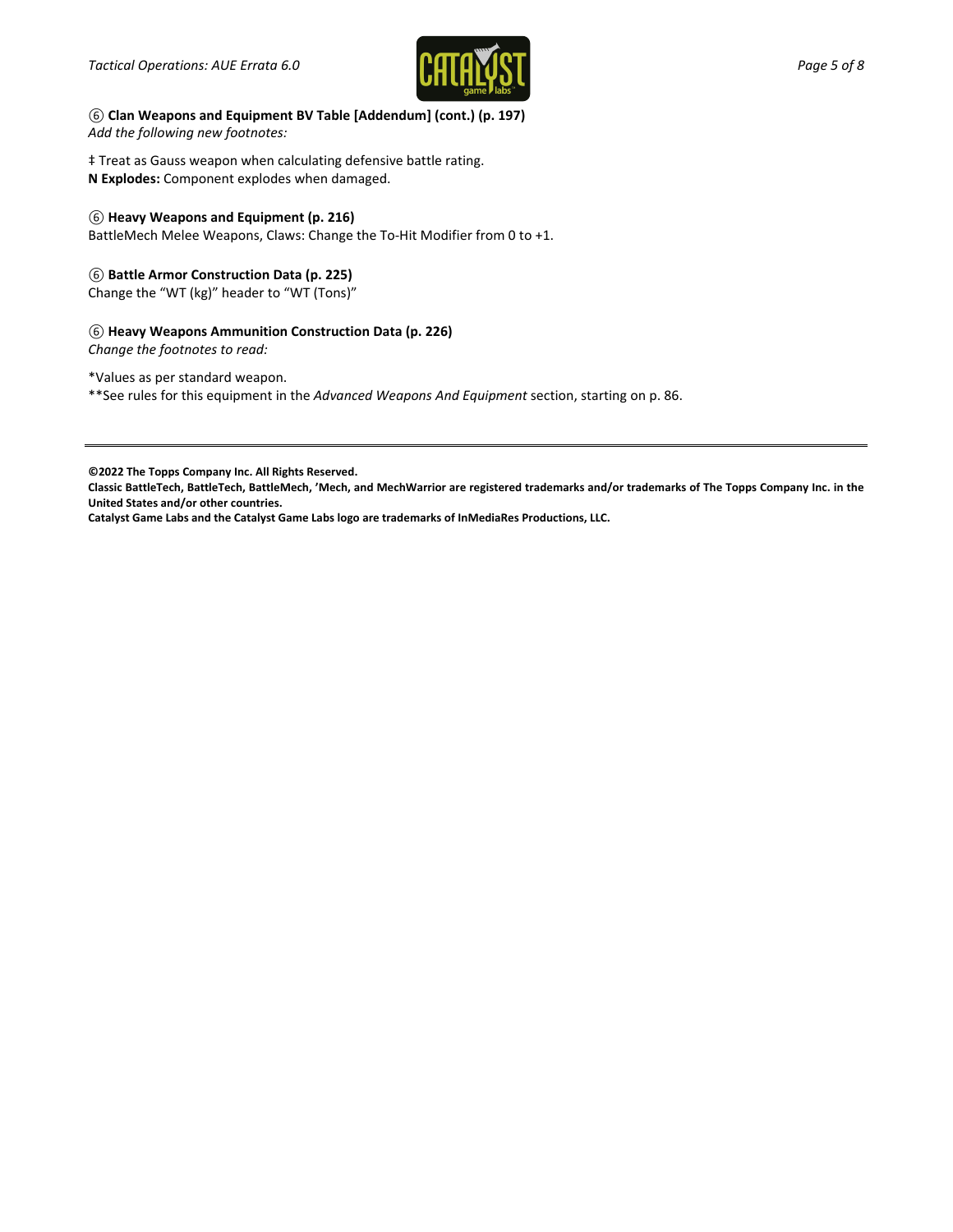

## **NEW ADDITIONS**

These are all the major new entries or modifications of old entries made for the sixth printing of *Tactical Operations: Advanced Units & Equipment*. They may also be found in the **Full Errata** section in the appropriate locations, marked with a *⑥*.

## *⑥* **Armor (p. 92)**

*Under "Construction Rules", third paragraph, second sentence*

No more than one Modular Armor item may be mounted in a given critical slot location.

Change to:

No more than one Modular Armor item may be mounted in a given location.

## *⑥* **Laser-Reflective (Reflec/Glazed) Armor (p. 93)**

*Under "Game Rules", replace the first paragraph with the following:*

Each point of laser-reflective armor absorbs up to two points of damage from flamers, lasers, PPCs, and plasma rifles before being destroyed. Leftover single points of damage are discarded, but a damage source will always destroy at least one point of this armor. Only full armor circles removed count when determining if the 'Mech has to make the PSR required from suffering 20+ points of damage. Additionally, heat-causing effects are halved (round down to a minimum of 1 heat point).

## *⑥* **Artillery Cannons (p. 97)**

*Under "Game Rules", first paragraph, last sentence*

Missed shots by Artillery Cannons scatter per standard Artillery rules (see p. 150, *TO: AR*), but when rolling for scatter distance (from the intended target), divide the die roll result in half (rounding up) to determine the number of hexes the missed shot will scatter.

Change to:

Missed shots by Artillery Cannons scatter per standard Artillery rules (see p. 150, *TO: AR*), but when rolling for scatter distance (from the intended target), divide the MoF result in half (rounding up) to determine the number of hexes the missed shot scatters, to a maximum of the number of hexes between the attacker and intended target.

## *⑥* **Flail (p. 101)**

*Under "Game Rules", first paragraph, first sentence*

The Flail attacks like a hatchet (see p. 146, *TW*), with an additional +1 to-hit modifier to all attacks.

## Change to:

A Flail attacks as a Physical Weapon (see p. 146, *TW*) with a +0 to-hit modifier

## *⑥* **Lance (p. 102)**

*Under "Game Rules", first paragraph, first sentence*

Requiring a direct strike to be effective, the Lance attacks as a hatchet (see p. 146, *TW*) with an additional +1 to-hit modifier, and delivers damage equal to the unit's tonnage divided by 5 (round up).

Change to:

A Lance attacks as a Physical Weapon (see p. 146, *TW*) with a +1 to-hit modifier, and on a successful strike it delivers damage equal to the unit's tonnage divided by 5 (round up).

## *⑥* **Beast-Mounted Infantry (p. 106)**

*Under "Construction Rules", first paragraph, second sentence*

[...] Bonus Damage (the amount of damage points the creature adds when attacking other conventional infantry and vehicles in the same hex) […]

Change to:

[…] *Bonus Damage* (the amount of damage points the creature adds when attacking other conventional infantry and vehicles in the same hex; this stacks with any anti-'Mech attack damage) […]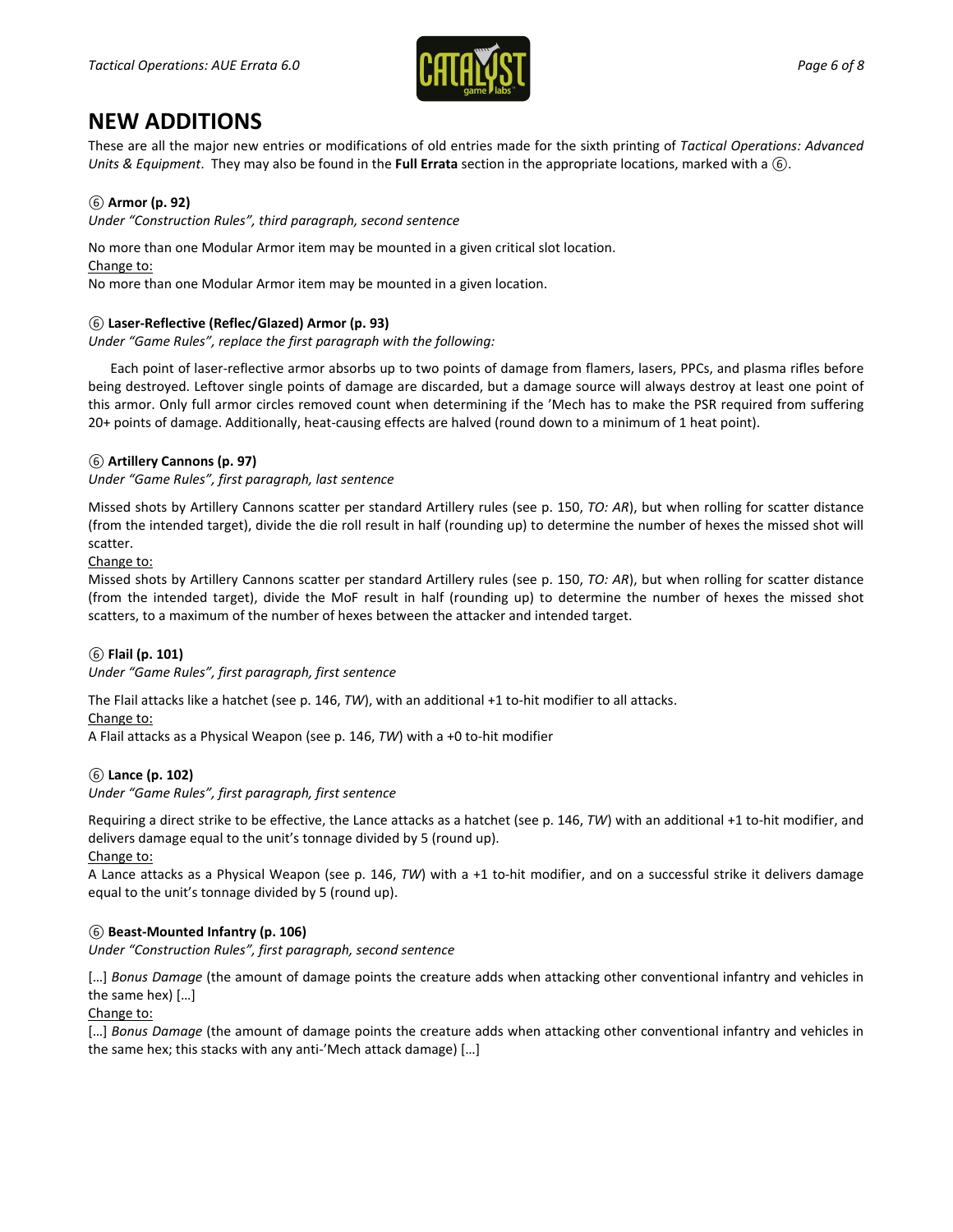

## *⑥* **Chaff Pod (p. 111)**

1) *Under "Game Rules", first paragraph, third sentence*

This cloud is treated as a hex of light smoke for LOS purposes (see p. 45, *TO: AR*), as well as a 1-hex "bubble" of ECM (see p. 134, *TW*).

Change to:

This cloud is treated as a hex of light smoke for LOS purposes (see p. 45, *TO: AR*), as well as a 1-hex "bubble" of ECM (see p. 134, *TW*: this is not actual ECM and so cannot be negated by ECCM).

2) *Under "Game Rules", at the end of the first paragraph insert the following:*

Both friend and foe are affected.

## *⑥* **Rifle (Cannon) (p. 150)**

*Under "Game Rules", at the end of the paragraph insert the following:*

Damage dealt to light, medium or heavy buildings, or to internal structure, is never reduced in this fashion.

## *⑥* **Turrets (p. 158)**

Under "Construction Rules", replace all instances of "weapons" with "weapons and equipment".

## *⑥* **Vehicle Sponson Turret (p. 160)**

*Under "Game Rules", first sentence*

Available to ground-based, naval-based and VTOL Combat and Support Vehicles Change to:

Available to ground-based, naval-based, VTOL, and WiGE Combat and Support Vehicles

## *⑥* **VTOL Jet Booster (p. 162)**

Remove all mentions in the Game Rules and Construction Rules about being available to SV / Support Vehicles.

#### *⑥* **Xenoplanetary Condition-Trained Troops (p. 162)**

For the two "Extreme Temperatures" subentries, reverse the placement of the Heatsuit (it should be listed with Hot, not Cold).

## *⑥* **Arrow IV Non-Homing Missiles (p. 166)**

Delete this entire entry.

## *⑥* **Flechette Artillery (p. 167)**

*Under "Game Rules", second bullet point, first sentence*

Against Support Vehicles with a BAR of 4 or less, Change to:

Against Light, Medium or Heavy buildings, internal structure, and Support Vehicles with a BAR of 4 or less,

## *⑥* **Arrow IV Non-Homing Missiles (Air-Launched Version) (p. 171)**

*Under "Game Rules", second sentence*

Air-launched Arrow IV Non-Homing Missiles occupy 5 bomb slots per missile and function in the same manner as their standard launcher-based version (see p. 167),

#### Change to:

Air-launched Arrow IV Non-Homing Missiles occupy 5 bomb slots per missile and function in the same manner as a standard High-Explosive Arrow IV attack,